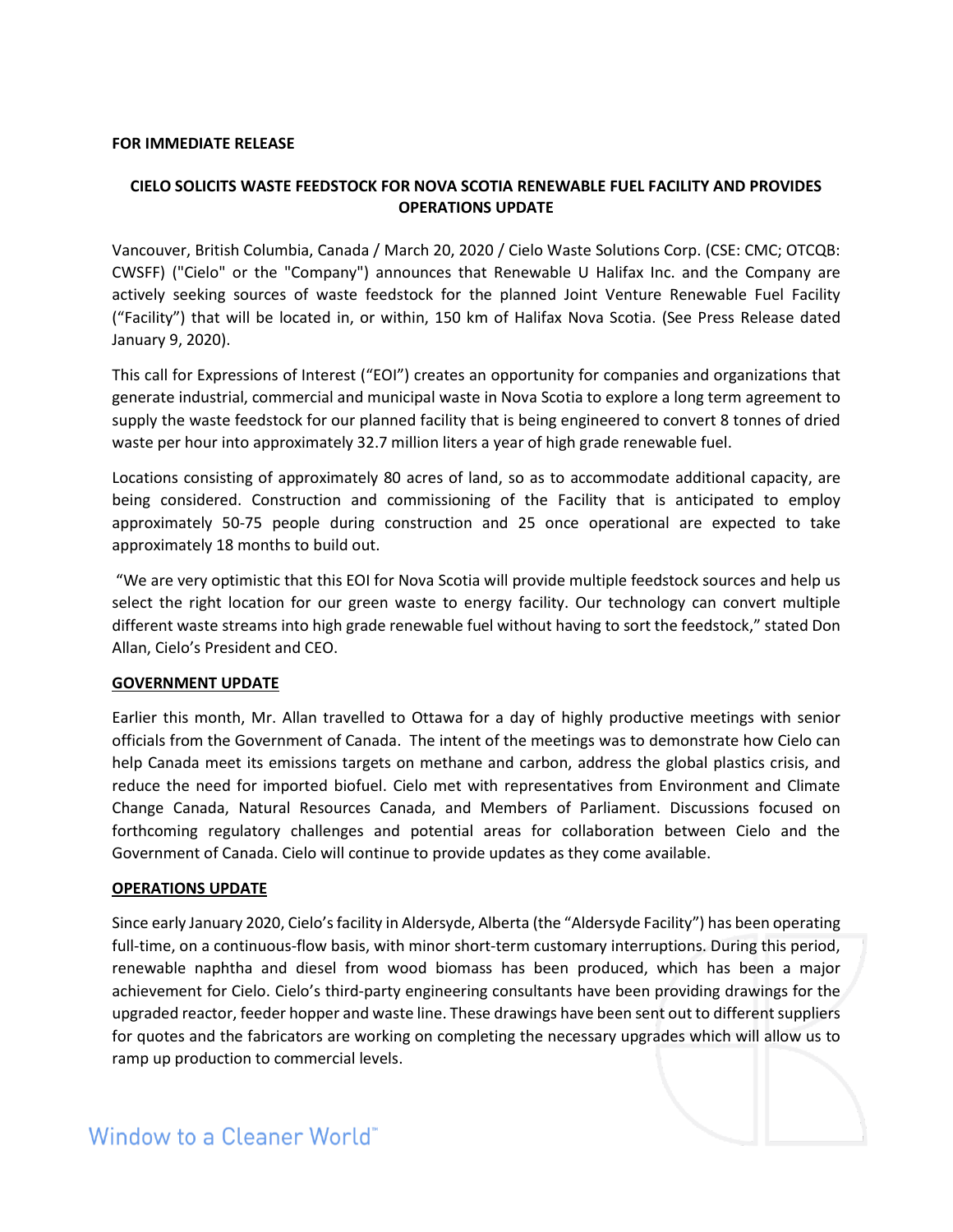Over the past 10 weeks, Cielo's management has toured over 60 people through the Aldersyde Facility. These people included current shareholders, interested parties from the U.S., Mexico, the Middle East and across Canada. As a result of the public health COVID-19 crisis, and to protect our staff and contractors, Cielo has stopped all tours for the time being and temporarily laid-off our operators while maintaining essential personnel that are now readying the Aldersyde Facility to be retrofitted with the new equipment that is being built to increase hourly production. During these challenging times Cielo has also served notice to end the engagement with Alliance Capital Partners to provide investor relation services to the Company.

Cielo is in advanced discussions, with an established industry buyer, who after conducting extensive due diligence and reviewing third party lab analysis, is interested in entering into a long term agreement to purchase Cielo's high grade renewable diesel fuel, which is currently being produced at the Aldersyde Facility. The potential buyer does not need the Company to remove the sulfur from the renewable fuels that are being produced. Although reduced fuel prices will impact Cielo's cash flow, it's expected that Cielo's highly efficient production costs will help insulate the Company from current low fuel prices and allow for solid margins on the sale of product. Management believes that Cielo has a healthy advantage over its competitors by using inexpensive feedstocks (waste streams) and significant transport savings. Once the Aldersyde Facility is back up and running, management is encouraged about potential growth opportunity. On March 18, the Cochrane Today newspaper reported that Alberta's Premier Jason Kenney noted recently that economists are projecting a sharp rebound in the global economy in June, based on a surge in pent-up demand.

Mr. Allan further stated "We are optimistic that in the near future we will receive approval from Alberta Environment and Parks ("AEP") for the requested amendments to our operating permit for our Aldersyde Facility. Once in place and once back up and running, we will be able to run alternate waste feedstocks through our Aldersyde Facility and confirm that we can produce high grade renewable fuels from various different waste feedstocks including garbage consisting of household, commercial/construction/demolition garbage, used tires, scrap railway ties and telephone poles as well as all types of plastic that currently cannot be recycled. The amendments from AEP are expected to advance site locations for our joint venture renewable diesel facilities, which we expect will create hundreds of jobs and inject an estimated \$250M into the Alberta economy."

On behalf of the Board of Directors of the Company.

**Cielo Waste Management Corp.** Don Allan, President / CEO / Director

## **Investor Contacts**

**RB Milestone Group, LLC** Trevor Brucato, Managing Director New York, NY & Stamford, CT [tbrucato@rbmilestone.com](mailto:tbrucato@rbmilestone.com)

**About Cielo Waste Solutions Corp.**

# Window to a Cleaner World<sup>\*\*</sup>

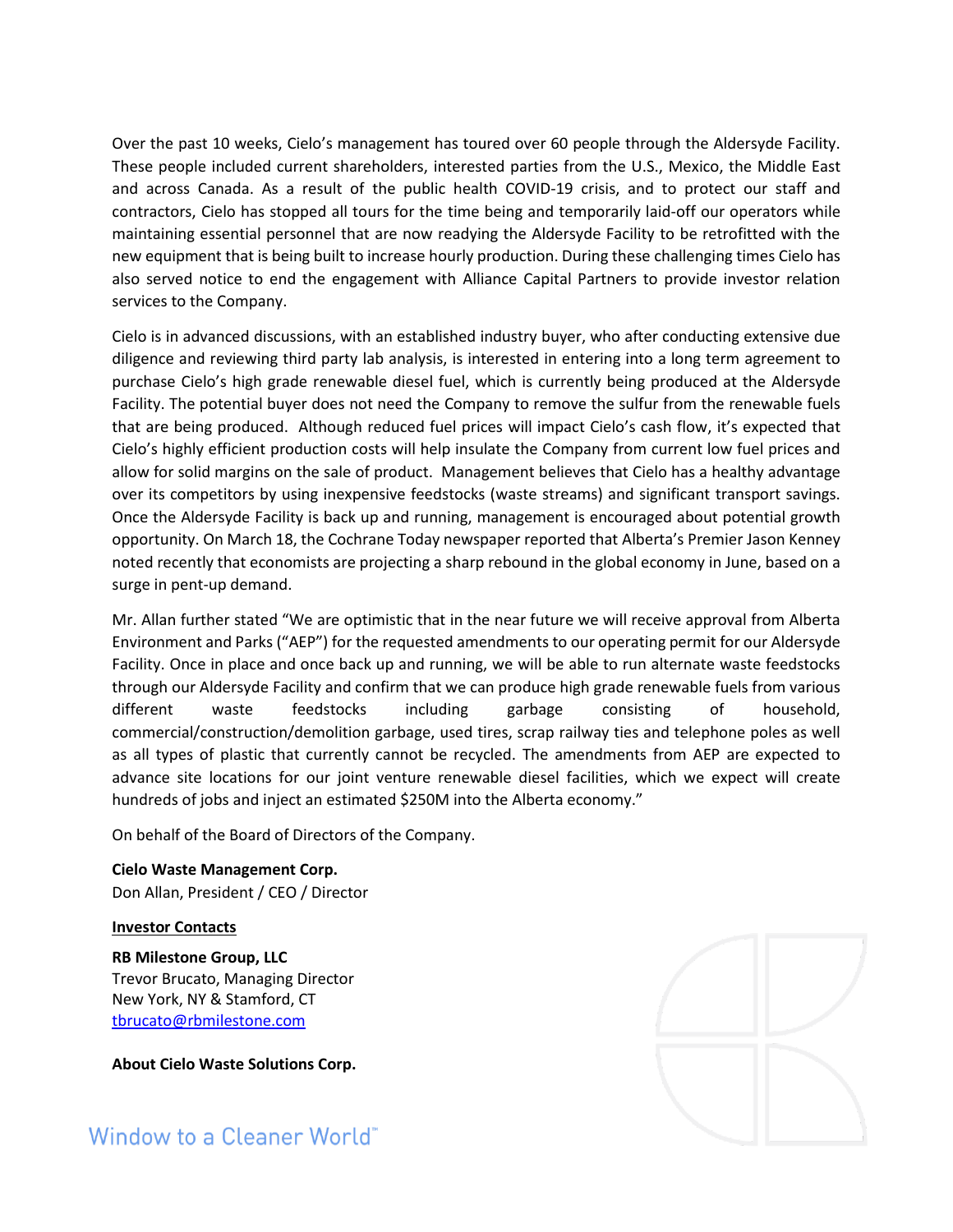**Cielo Waste Solutions Corp.** is a publicly traded company with its shares listed to trade on the Canadian Securities Exchange ("CSE") under the symbol "CMC", as well as OTC Markets Group, on the OTCQB, under the symbol "CWSFF". Cielo is a waste to renewable energy company with a game changing technology engineered to help solve the world's garbage crisis. Cielo's technology transforms landfill garbage into renewable high-grade diesel and kerosene (aviation jet fuel). Cielo's proven and patent-pending technology is currently being deployed in the Company's Aldersyde, Alberta Renewable Diesel Facility, where wood waste is currently being converted into renewable fuels.

Cielo is headquartered in Alberta, Canada with plans to build and operate green facilities across North America as well as globally.

Cielo has already begun expanding its footprint by signing multiple Memorandums of Understanding pursuant to which third parties are in negotiation with Cielo to build, at no cost to Cielo, Joint Venture Renewable Diesel Facilities in Grande Prairie, Calgary, Medicine Hat and Lethbridge, Alberta as well as in Nova Scotia. Each JV Facility is projected to cost approximately \$50 million to build, commission and place on production. Cielo will be the general contractor and operator of all the proposed JV Facilities. The feedstock that will be used in the Company's green facilities is the world's most available and inexpensive feedstock – garbage; including household, commercial/ construction/demolition garbage, used tires, railway ties and telephone poles as well as all types of plastic that currently cannot be recycled.

## *Cautionary Note Regarding Forward-looking Statements*

*This news release contains certain forward-looking statements and forward-looking information (collectively referred to herein as "forward-looking statements") within the meaning of applicable Canadian securities laws. All statements other than statements of present or historical fact are forwardlooking statements. Forward-looking statements are often, but not always, identified by the use of words such as "anticipate", "achieve", "could", "believe", "plan", "intend", "objective", "continuous", "ongoing", "estimate", "outlook", "expect", "may", "will", "project", "should" or similar words, including negatives thereof, suggesting future outcomes.*

*Forward looking statements are subject to both known and unknown risks, uncertainties and other factors, many of which are beyond the control of the Company, that may cause the actual results, level of activity, performance or achievements of the Company to be materially different from those expressed or implied by such forward looking statements. Cielo is making forward looking statements related to the completion of operation of the Aldersyde Refinery and the potential sale of its desulfurized product as well as the acquisition of approval from the AEP of amendments to its permits and the ability to accept and process alternate feedstocks. Although the Company has attempted to identify important factors that could cause actual results to differ materially from those contained in forward-looking statements, there may be other factors that cause results not to be as anticipated, estimated or intended.*

*Forward-looking statements are not a guarantee of future performance and involve a number of risks and uncertainties, some of which are described herein. Such forward-looking statements necessarily involve* 

# Window to a Cleaner World<sup>\*\*</sup>